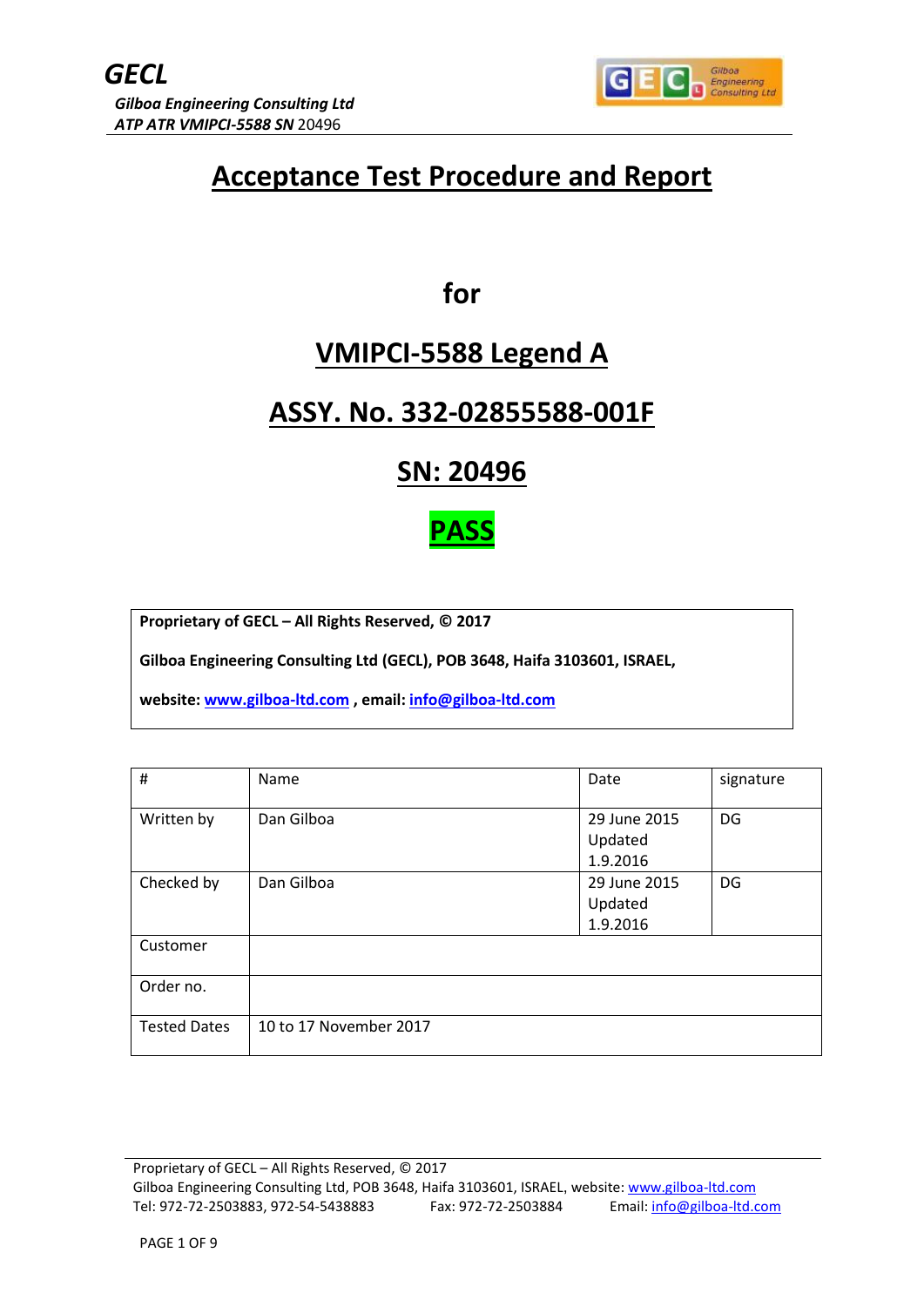

### **Summary**

- 1. The VMIPCI-5588-000C Reflective Memory card was Functional Test by Gilboa Engineering Consulting Ltd (GECL).
- 2. Test Setup described in annex 1.
- 3. Cards used for the setup:
	- a. one with unknown problem
	- b. second with also unknown problem

| # | Part number                 | Serial | Suspected | <b>Notes</b> |
|---|-----------------------------|--------|-----------|--------------|
|   |                             | Number | defective |              |
|   | VMIPCI-5588 Legend A        | 20496  | RX & TX   |              |
|   | ASSY. No. 332-02855588-001F |        | Channels  |              |
|   |                             |        |           |              |
|   | VMIPCI-5588 Legend B        | 20920  | RX & TX   |              |
|   | ASSY, No. 332-02855588-001G |        | Channels  |              |
|   |                             |        |           |              |

#### **4. Summary of tests**

| #              | Test                                                 | Tested date | Pass/Fail | <b>Notes</b>             |
|----------------|------------------------------------------------------|-------------|-----------|--------------------------|
|                | Tests Results at arrival<br>(to verify the problems) | 11/11/2017  | Fail      | RX & TX Channels         |
| $\overline{2}$ | <b>Endurance Test (2)</b><br>continuous hours):      | 17/7/2017   | Passed    |                          |
| 3              | Test After Repair (12<br>continuous hours):          | 17/7/2017   | Passed    | <b>Applied Heatsinks</b> |

### **5. Final results**

VMIPCI-5588 Legend A, SN: 20496 - PASSED

Signature:

Alon Gilboa, Manager Gilboa Engineering Consulting Ltd. Date: 17/11/2017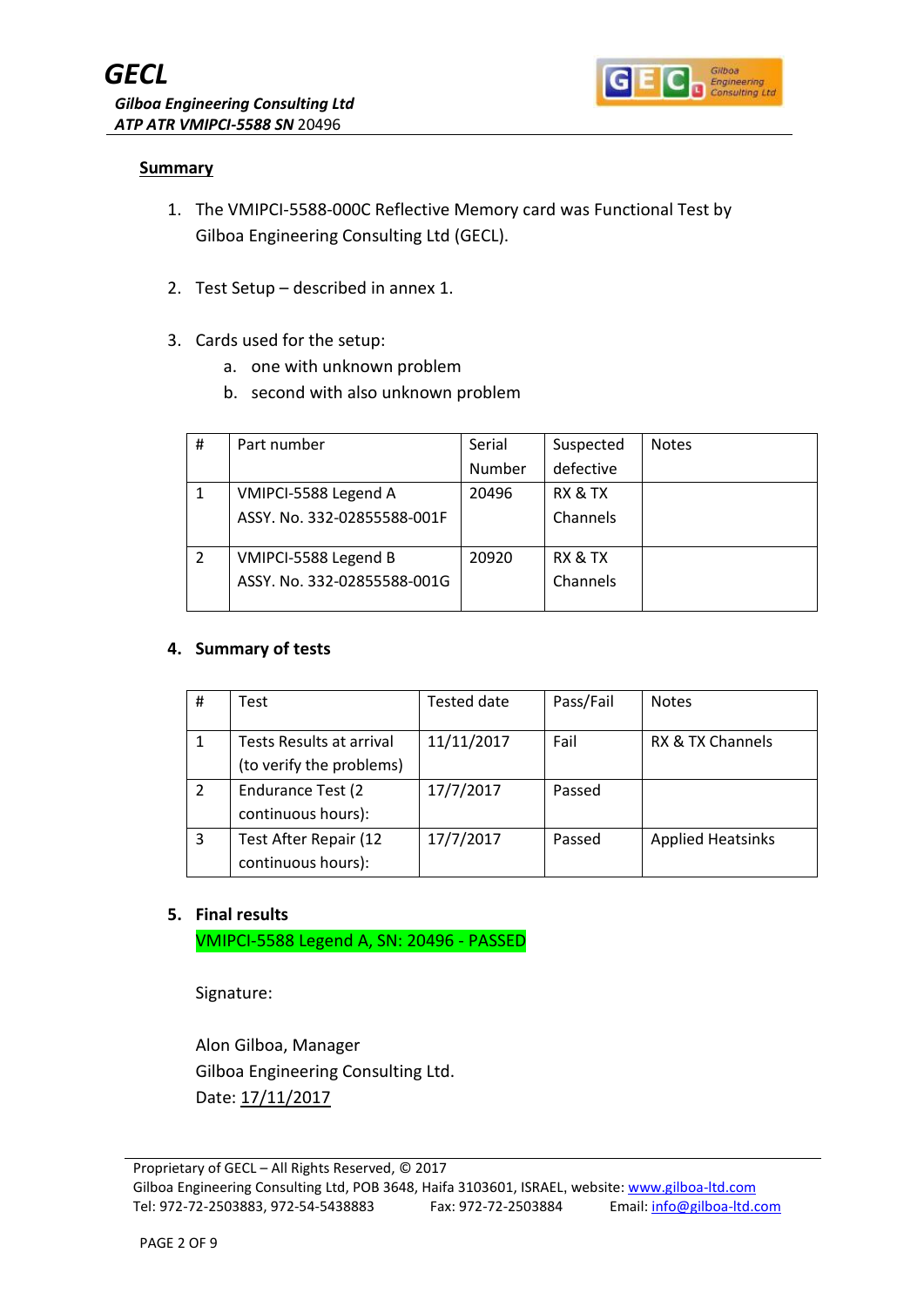

## **Annex 1 – Test Setup**

The VMIPCI-5587A / VMIPCI-5588 test setup comprised from the following parts:

#### **Table 1: VMIPCI 5587A/5588 Test Setup Parts List**

| #             | Parts                                           | <b>Notes</b>       |
|---------------|-------------------------------------------------|--------------------|
| 1             | 2 Computers (with keyboard, mouse, display),    |                    |
|               | running Windows XP, with proper drivers and     |                    |
|               | RFMC Command Line Interpreter.                  |                    |
| $\mathcal{P}$ | 2 Fiber optics cables (ST-ST, SC-ST, SC-CS      | ST - for 5588 side |
|               | multimode, depend on the connectors type of the | SC - for 5587 side |
|               | cards).                                         |                    |
| 3             | Reference known working cards, or cards with TX |                    |
|               | channel working and the other with RX channel   |                    |
|               | working.                                        |                    |
| 4             | The Cards under tests                           | VMIPCI-5587A       |
|               |                                                 | VMIPCI-5588 (any   |
|               |                                                 | combination)       |



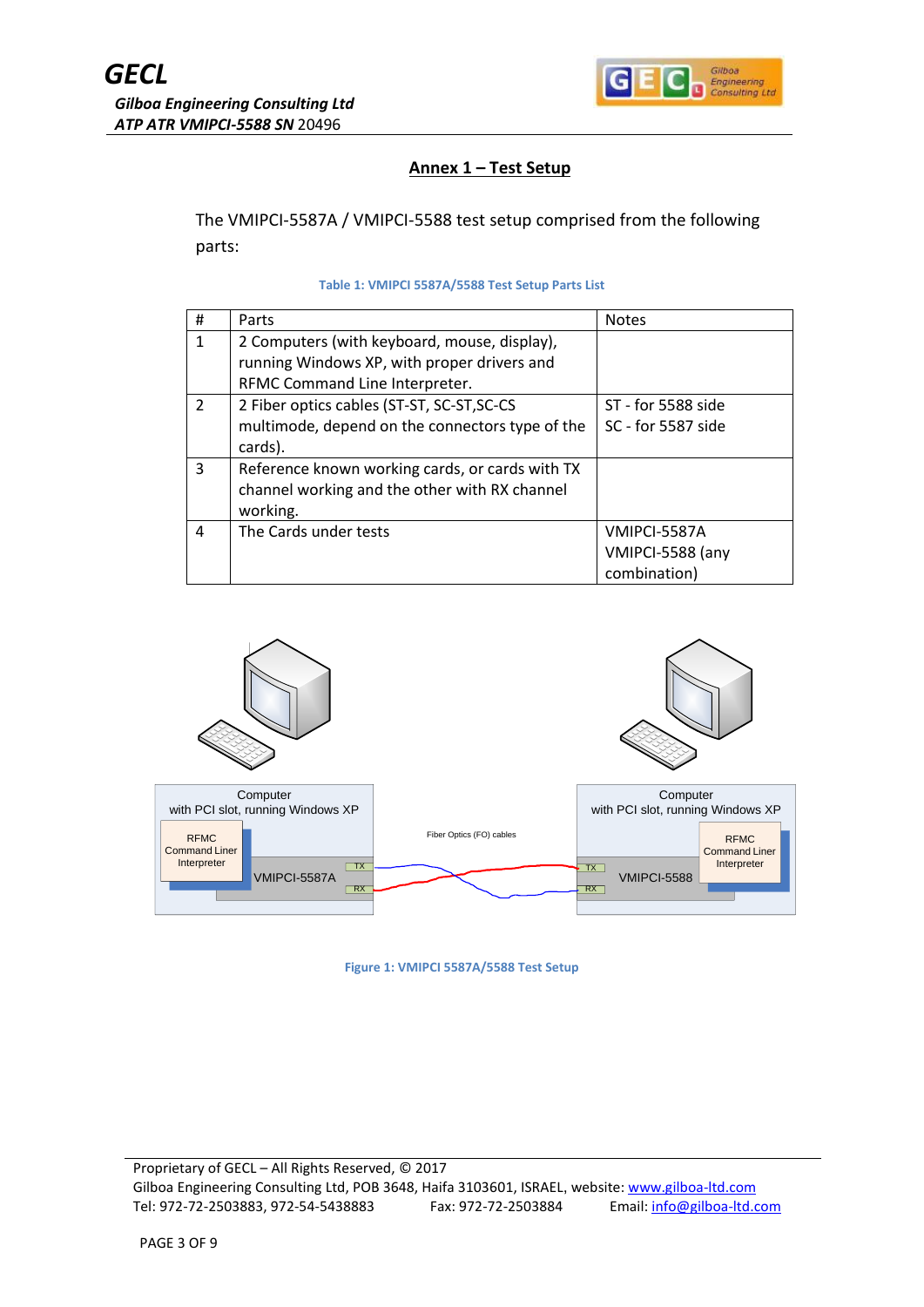

### **Annex 2 – Test List and Results**

#### **Table 2: VMIPCI 5587A/5588 Test List**

| #              | <b>Test Description</b>                                                                                                                                                    | <b>Test details</b>                                                                                                                                                    | Expected results/                                                                                                       | <b>Notes</b> |
|----------------|----------------------------------------------------------------------------------------------------------------------------------------------------------------------------|------------------------------------------------------------------------------------------------------------------------------------------------------------------------|-------------------------------------------------------------------------------------------------------------------------|--------------|
| $\mathbf{1}$   | Device Manager<br>(Windows XP)                                                                                                                                             | Check device manager,<br>under Network<br>adapters, the RFM<br>should appear                                                                                           | output<br>The RFM board is<br>recognized<br>properly                                                                    |              |
|                | <b>Result: PASS</b>                                                                                                                                                        |                                                                                                                                                                        |                                                                                                                         |              |
| $\overline{2}$ | <b>Command Line</b><br>Interpreter: config                                                                                                                                 | Display RFM board<br>configuration<br>information                                                                                                                      | 0x50 Board ID Register (VMIPCI-<br>5588)<br>0x43 RFM Node ID Register                                                   |              |
|                |                                                                                                                                                                            |                                                                                                                                                                        | 0x00040000 Installed Memory                                                                                             |              |
|                |                                                                                                                                                                            |                                                                                                                                                                        | 0x00000040 First Available RFM<br>Offset                                                                                |              |
|                |                                                                                                                                                                            |                                                                                                                                                                        | 0x00100000 Requested PCI Window<br>84 Maximum Event Queue Size                                                          |              |
|                | V <sub>2</sub> ROCKY4786MODXW<br>ox RFM Command Line Interpreter<br>rfmc> config<br>0x50<br>$0\times 43$<br>0x00040000<br>0x00000040<br>0x00100000<br>84<br>rfmc><br>ռքաշ∖ | Board ID Register (UMIPCI-5588DMA).<br>RFM Node ID Register.<br>Installed Memory.<br>First Available RFM Offset.<br>Requested PCI Window.<br>Maximum Event Queue Size. |                                                                                                                         | e<br>$\Box$  |
|                | <b>Result: PASS</b>                                                                                                                                                        |                                                                                                                                                                        |                                                                                                                         |              |
| 3              | <b>Command Line</b><br>Interpreter: registers                                                                                                                              | Show the registers<br>values                                                                                                                                           | rfmc>reqisters<br>$0x50 \le -BID$ $(0x01)$ Board ID<br>$0x43$ <--NID $(0x04)$ Node ID<br>0x10 <--INT INT and Rvc Status |              |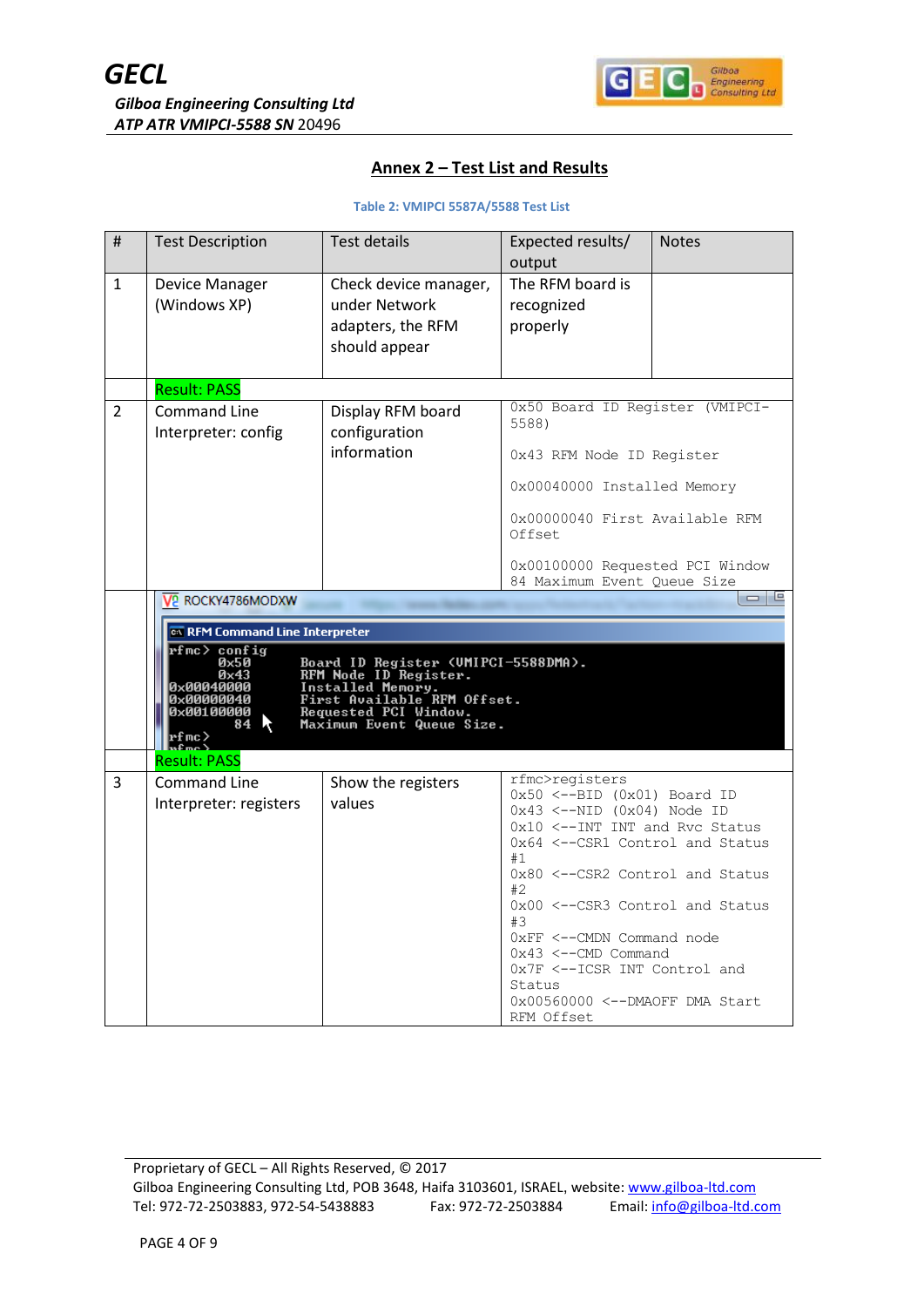



*Gilboa Engineering Consulting Ltd ATP ATR VMIPCI-5588 SN* 20496

| # | <b>Test Description</b>                                                                                                                                                                                                                                                                                                                                                                                                                                                                                                                                                                                                             | <b>Test details</b>                    | Expected results/<br>output                                               | <b>Notes</b>               |  |
|---|-------------------------------------------------------------------------------------------------------------------------------------------------------------------------------------------------------------------------------------------------------------------------------------------------------------------------------------------------------------------------------------------------------------------------------------------------------------------------------------------------------------------------------------------------------------------------------------------------------------------------------------|----------------------------------------|---------------------------------------------------------------------------|----------------------------|--|
|   | $\Box$<br>V <sub>2</sub> ROCKY4786MODXW                                                                                                                                                                                                                                                                                                                                                                                                                                                                                                                                                                                             |                                        |                                                                           |                            |  |
|   | ox RFM Command Line Interpreter                                                                                                                                                                                                                                                                                                                                                                                                                                                                                                                                                                                                     |                                        |                                                                           |                            |  |
|   | rfmc> registers<br>0x50 <-- BID (0x01) Board ID<br>$0 \times 43$ $\leftarrow$ NID $\left( 0 \times 04 \right)$ Node ID<br>$9x49 \leftarrow NP$ ( $9x98$ ) INT and Ruc Status<br>$9x64 \leftarrow PSR1$ ( $9x99$ ) Control and Status #1<br>$9x80 \leftarrow PSR2$ ( $9x90$ ) Control and Status #2<br>$9x80 \leftarrow PSR3$ ( $9x90$ ) Control and Status #2<br>$9x90 \leftarrow PSR3$ ( $9x90$ ) Command node<br>$9x43 \leftarrow CPR0$ (<br><b>DESCRIPS AND THE CONTROVER SEARCH SEARCH STAR SEARCH STAR SEARCH STAR SEARCH STAR SEARCH STAR SEARCH STAR SEARC</b><br>Bx00560000 S-- DMAOFF (0x24) DMA Start RFM Offset<br>rfmc> |                                        |                                                                           |                            |  |
|   | rfmc><br> rfmc>                                                                                                                                                                                                                                                                                                                                                                                                                                                                                                                                                                                                                     |                                        |                                                                           |                            |  |
|   | <b>Result: PASS</b>                                                                                                                                                                                                                                                                                                                                                                                                                                                                                                                                                                                                                 |                                        |                                                                           |                            |  |
| 4 | <b>Command Line</b>                                                                                                                                                                                                                                                                                                                                                                                                                                                                                                                                                                                                                 | Show the current<br>threshold value    | rfmc>threshold<br>The current DMA threshold is 64                         |                            |  |
|   | Interpreter: threshold                                                                                                                                                                                                                                                                                                                                                                                                                                                                                                                                                                                                              |                                        | bytes.                                                                    |                            |  |
|   | V <sub>2</sub> ROCKY4786MODXW                                                                                                                                                                                                                                                                                                                                                                                                                                                                                                                                                                                                       |                                        |                                                                           |                            |  |
|   |                                                                                                                                                                                                                                                                                                                                                                                                                                                                                                                                                                                                                                     |                                        |                                                                           |                            |  |
|   | Իքաշ><br>rfmc> threshold<br>rfmc><br>rfmc><br>rfmc><br>rfmc>                                                                                                                                                                                                                                                                                                                                                                                                                                                                                                                                                                        | The current DMA threshold is 64 bytes. |                                                                           |                            |  |
| 5 | <b>Result: PASS</b><br><b>Command Line</b>                                                                                                                                                                                                                                                                                                                                                                                                                                                                                                                                                                                          | Display or set LED state               | LED OFF                                                                   | The LED should             |  |
|   | Interpreter:<br>Led                                                                                                                                                                                                                                                                                                                                                                                                                                                                                                                                                                                                                 |                                        |                                                                           | be OFF                     |  |
|   | Led on<br>Led off                                                                                                                                                                                                                                                                                                                                                                                                                                                                                                                                                                                                                   |                                        | LED ON                                                                    | The LFD should<br>be ON    |  |
|   | Led blink                                                                                                                                                                                                                                                                                                                                                                                                                                                                                                                                                                                                                           |                                        | <b>LED OFF</b>                                                            |                            |  |
|   |                                                                                                                                                                                                                                                                                                                                                                                                                                                                                                                                                                                                                                     |                                        |                                                                           | The LED should<br>be OFF   |  |
|   |                                                                                                                                                                                                                                                                                                                                                                                                                                                                                                                                                                                                                                     |                                        | <b>LED BLINK</b>                                                          |                            |  |
|   |                                                                                                                                                                                                                                                                                                                                                                                                                                                                                                                                                                                                                                     |                                        |                                                                           | The LED should             |  |
|   |                                                                                                                                                                                                                                                                                                                                                                                                                                                                                                                                                                                                                                     |                                        |                                                                           | blink 10 times             |  |
|   | <b>Result: PASS</b>                                                                                                                                                                                                                                                                                                                                                                                                                                                                                                                                                                                                                 |                                        | Example:                                                                  | The "receive"              |  |
| 6 | <b>Command Line</b><br>Interpreter:                                                                                                                                                                                                                                                                                                                                                                                                                                                                                                                                                                                                 | Waiting for event from<br>other card.  | receive 2                                                                 | command should             |  |
|   | Receive 1                                                                                                                                                                                                                                                                                                                                                                                                                                                                                                                                                                                                                           |                                        | Event 1 from<br>RFM node 3,                                               | be set before the          |  |
|   | Receive 2                                                                                                                                                                                                                                                                                                                                                                                                                                                                                                                                                                                                                           |                                        | Instance 100.                                                             | other card send            |  |
|   | Receive 3                                                                                                                                                                                                                                                                                                                                                                                                                                                                                                                                                                                                                           |                                        |                                                                           | "send x"                   |  |
|   | V2 ROCKY4786MODXW                                                                                                                                                                                                                                                                                                                                                                                                                                                                                                                                                                                                                   | $\Box$<br>P HP-X4000                   |                                                                           | command<br>$\Box$          |  |
|   | <b>Ex RFM Command Line Interpreter</b><br>pfnc)<br>remont i from RPM<br>node 32, Instance 2.<br>pfnc) receive 2<br>pfnc) receive 2<br>pfnc 2 from RPM node 32, Instance 2.<br>cent 3 from RPM node 32, Instance 2.<br>cent 3 from RPM node 32, Instance 2.                                                                                                                                                                                                                                                                                                                                                                          | $-1$                                   | EN RFM Command Line Interpreter<br>send all 1<br>send all 2<br>send all 3 | $\underline{\blacksquare}$ |  |

Proprietary of GECL – All Rights Reserved, © 2017

Gilboa Engineering Consulting Ltd, POB 3648, Haifa 3103601, ISRAEL, website: [www.gilboa-ltd.com](http://www.gilboa-ltd.com/) Tel: 972-72-2503883, 972-54-5438883 Fax: 972-72-2503884 Email: [info@gilboa-ltd.com](mailto:info@gilboa-ltd.com)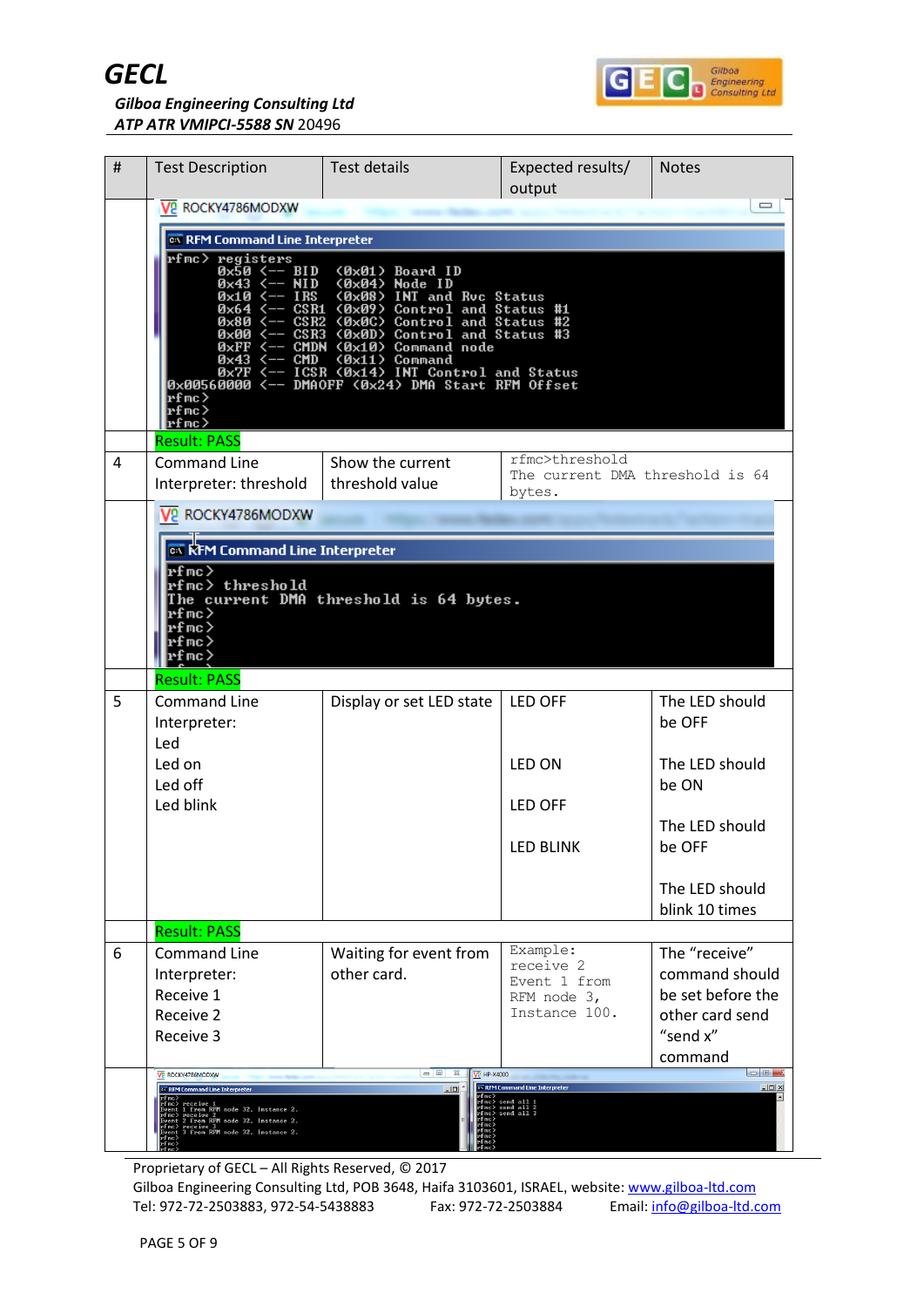



| #              | <b>Test Description</b>                                                                                                                                                                                                                                                                                                                                                                                                                                                                                                                                                                                                                                                                                                                                                                                    | <b>Test details</b>                                                                                                                                                                                                                                                                                                                                                                                                                                                                                                                                                                                                                                                                                                                                                                                                                                                                                                                                       | Expected results/<br>output                                                                                                                                                                                                                                                                                                                                                                                                                                                                                                                                                                                                                                                     | <b>Notes</b>                                                                                                                                                                                                                                                                                                                                                                                                                                                                                                                                      |
|----------------|------------------------------------------------------------------------------------------------------------------------------------------------------------------------------------------------------------------------------------------------------------------------------------------------------------------------------------------------------------------------------------------------------------------------------------------------------------------------------------------------------------------------------------------------------------------------------------------------------------------------------------------------------------------------------------------------------------------------------------------------------------------------------------------------------------|-----------------------------------------------------------------------------------------------------------------------------------------------------------------------------------------------------------------------------------------------------------------------------------------------------------------------------------------------------------------------------------------------------------------------------------------------------------------------------------------------------------------------------------------------------------------------------------------------------------------------------------------------------------------------------------------------------------------------------------------------------------------------------------------------------------------------------------------------------------------------------------------------------------------------------------------------------------|---------------------------------------------------------------------------------------------------------------------------------------------------------------------------------------------------------------------------------------------------------------------------------------------------------------------------------------------------------------------------------------------------------------------------------------------------------------------------------------------------------------------------------------------------------------------------------------------------------------------------------------------------------------------------------|---------------------------------------------------------------------------------------------------------------------------------------------------------------------------------------------------------------------------------------------------------------------------------------------------------------------------------------------------------------------------------------------------------------------------------------------------------------------------------------------------------------------------------------------------|
|                | <b>Result: PASS</b>                                                                                                                                                                                                                                                                                                                                                                                                                                                                                                                                                                                                                                                                                                                                                                                        |                                                                                                                                                                                                                                                                                                                                                                                                                                                                                                                                                                                                                                                                                                                                                                                                                                                                                                                                                           |                                                                                                                                                                                                                                                                                                                                                                                                                                                                                                                                                                                                                                                                                 |                                                                                                                                                                                                                                                                                                                                                                                                                                                                                                                                                   |
| $\overline{7}$ | <b>Command Line</b><br>Interpreter:<br>send all 1<br>send all 2<br>send all 3                                                                                                                                                                                                                                                                                                                                                                                                                                                                                                                                                                                                                                                                                                                              | Sending event to other<br>cards (all)                                                                                                                                                                                                                                                                                                                                                                                                                                                                                                                                                                                                                                                                                                                                                                                                                                                                                                                     | Example:<br>rfmc>send all 2                                                                                                                                                                                                                                                                                                                                                                                                                                                                                                                                                                                                                                                     | The "receive x"<br>command should<br>be set on the<br>other card before<br>the "send x"<br>command                                                                                                                                                                                                                                                                                                                                                                                                                                                |
|                | V <sub>2</sub> ROCKY4786MODXW<br><b>EN RFM Command Line Interpreter</b>                                                                                                                                                                                                                                                                                                                                                                                                                                                                                                                                                                                                                                                                                                                                    | $\begin{tabular}{c} \multicolumn{2}{c} {\textbf{a}} & \multicolumn{2}{c} {\textbf{b}} \\ \multicolumn{2}{c} {\textbf{c}} & \multicolumn{2}{c} {\textbf{c}} \\ \multicolumn{2}{c} {\textbf{c}} & \multicolumn{2}{c} {\textbf{c}} \\ \multicolumn{2}{c} {\textbf{d}} & \multicolumn{2}{c} {\textbf{e}} \\ \multicolumn{2}{c} {\textbf{e}} & \multicolumn{2}{c} {\textbf{e}} \\ \multicolumn{2}{c} {\textbf{e}} & \multicolumn{2}{c} {\textbf{e}} \\ \multicolumn{2}{c} {\textbf{e}} & \multicolumn$                                                                                                                                                                                                                                                                                                                                                                                                                                                         | <b>V2 HP-X4000</b><br>EN RFM Command Line Interpreter                                                                                                                                                                                                                                                                                                                                                                                                                                                                                                                                                                                                                           | $-15$                                                                                                                                                                                                                                                                                                                                                                                                                                                                                                                                             |
|                | fmc> send all 1<br>fmc> send all 2<br>fmc> send all 3                                                                                                                                                                                                                                                                                                                                                                                                                                                                                                                                                                                                                                                                                                                                                      | $\Box$                                                                                                                                                                                                                                                                                                                                                                                                                                                                                                                                                                                                                                                                                                                                                                                                                                                                                                                                                    | .<br>:Yent 1 from RFM node 67, Instance 3.<br>:Yent 1 from RFM node 67, Instance 3.<br>rfmc> receive 2<br>Event 2 from RFM node 67, Instance 3.<br>fmc> receive 3<br>vent 3 from RFM node 67, Instance                                                                                                                                                                                                                                                                                                                                                                                                                                                                          |                                                                                                                                                                                                                                                                                                                                                                                                                                                                                                                                                   |
|                | <b>Result: PASS</b>                                                                                                                                                                                                                                                                                                                                                                                                                                                                                                                                                                                                                                                                                                                                                                                        |                                                                                                                                                                                                                                                                                                                                                                                                                                                                                                                                                                                                                                                                                                                                                                                                                                                                                                                                                           | Example                                                                                                                                                                                                                                                                                                                                                                                                                                                                                                                                                                                                                                                                         |                                                                                                                                                                                                                                                                                                                                                                                                                                                                                                                                                   |
| 8              | <b>Command Line</b><br>Interpreter:<br>fill pattern first<br>[length]                                                                                                                                                                                                                                                                                                                                                                                                                                                                                                                                                                                                                                                                                                                                      | Filling the RFM with<br>values                                                                                                                                                                                                                                                                                                                                                                                                                                                                                                                                                                                                                                                                                                                                                                                                                                                                                                                            | $rfmc$ > fill $0x57$ 0x40 5000                                                                                                                                                                                                                                                                                                                                                                                                                                                                                                                                                                                                                                                  |                                                                                                                                                                                                                                                                                                                                                                                                                                                                                                                                                   |
|                |                                                                                                                                                                                                                                                                                                                                                                                                                                                                                                                                                                                                                                                                                                                                                                                                            |                                                                                                                                                                                                                                                                                                                                                                                                                                                                                                                                                                                                                                                                                                                                                                                                                                                                                                                                                           |                                                                                                                                                                                                                                                                                                                                                                                                                                                                                                                                                                                                                                                                                 |                                                                                                                                                                                                                                                                                                                                                                                                                                                                                                                                                   |
|                | V <sub>2</sub> ROCKY4786MODXW                                                                                                                                                                                                                                                                                                                                                                                                                                                                                                                                                                                                                                                                                                                                                                              |                                                                                                                                                                                                                                                                                                                                                                                                                                                                                                                                                                                                                                                                                                                                                                                                                                                                                                                                                           |                                                                                                                                                                                                                                                                                                                                                                                                                                                                                                                                                                                                                                                                                 |                                                                                                                                                                                                                                                                                                                                                                                                                                                                                                                                                   |
|                |                                                                                                                                                                                                                                                                                                                                                                                                                                                                                                                                                                                                                                                                                                                                                                                                            |                                                                                                                                                                                                                                                                                                                                                                                                                                                                                                                                                                                                                                                                                                                                                                                                                                                                                                                                                           |                                                                                                                                                                                                                                                                                                                                                                                                                                                                                                                                                                                                                                                                                 |                                                                                                                                                                                                                                                                                                                                                                                                                                                                                                                                                   |
|                | ox RFM Command Line Interpreter<br>^fmc>                                                                                                                                                                                                                                                                                                                                                                                                                                                                                                                                                                                                                                                                                                                                                                   |                                                                                                                                                                                                                                                                                                                                                                                                                                                                                                                                                                                                                                                                                                                                                                                                                                                                                                                                                           |                                                                                                                                                                                                                                                                                                                                                                                                                                                                                                                                                                                                                                                                                 |                                                                                                                                                                                                                                                                                                                                                                                                                                                                                                                                                   |
|                | fill 0x57 0x40 5000                                                                                                                                                                                                                                                                                                                                                                                                                                                                                                                                                                                                                                                                                                                                                                                        |                                                                                                                                                                                                                                                                                                                                                                                                                                                                                                                                                                                                                                                                                                                                                                                                                                                                                                                                                           |                                                                                                                                                                                                                                                                                                                                                                                                                                                                                                                                                                                                                                                                                 |                                                                                                                                                                                                                                                                                                                                                                                                                                                                                                                                                   |
| 9              | Read own written data                                                                                                                                                                                                                                                                                                                                                                                                                                                                                                                                                                                                                                                                                                                                                                                      | Reading the RFM from                                                                                                                                                                                                                                                                                                                                                                                                                                                                                                                                                                                                                                                                                                                                                                                                                                                                                                                                      | peek 0x40 5000                                                                                                                                                                                                                                                                                                                                                                                                                                                                                                                                                                                                                                                                  |                                                                                                                                                                                                                                                                                                                                                                                                                                                                                                                                                   |
|                | from the RFM:                                                                                                                                                                                                                                                                                                                                                                                                                                                                                                                                                                                                                                                                                                                                                                                              | own filling command                                                                                                                                                                                                                                                                                                                                                                                                                                                                                                                                                                                                                                                                                                                                                                                                                                                                                                                                       |                                                                                                                                                                                                                                                                                                                                                                                                                                                                                                                                                                                                                                                                                 |                                                                                                                                                                                                                                                                                                                                                                                                                                                                                                                                                   |
|                | peek first<br>[length]                                                                                                                                                                                                                                                                                                                                                                                                                                                                                                                                                                                                                                                                                                                                                                                     |                                                                                                                                                                                                                                                                                                                                                                                                                                                                                                                                                                                                                                                                                                                                                                                                                                                                                                                                                           |                                                                                                                                                                                                                                                                                                                                                                                                                                                                                                                                                                                                                                                                                 |                                                                                                                                                                                                                                                                                                                                                                                                                                                                                                                                                   |
|                | V2 ROCKY4786MODXW                                                                                                                                                                                                                                                                                                                                                                                                                                                                                                                                                                                                                                                                                                                                                                                          |                                                                                                                                                                                                                                                                                                                                                                                                                                                                                                                                                                                                                                                                                                                                                                                                                                                                                                                                                           |                                                                                                                                                                                                                                                                                                                                                                                                                                                                                                                                                                                                                                                                                 | e<br>$\Box$                                                                                                                                                                                                                                                                                                                                                                                                                                                                                                                                       |
|                |                                                                                                                                                                                                                                                                                                                                                                                                                                                                                                                                                                                                                                                                                                                                                                                                            |                                                                                                                                                                                                                                                                                                                                                                                                                                                                                                                                                                                                                                                                                                                                                                                                                                                                                                                                                           |                                                                                                                                                                                                                                                                                                                                                                                                                                                                                                                                                                                                                                                                                 |                                                                                                                                                                                                                                                                                                                                                                                                                                                                                                                                                   |
|                | <b>EX RFM Command Line Interpreter</b>                                                                                                                                                                                                                                                                                                                                                                                                                                                                                                                                                                                                                                                                                                                                                                     |                                                                                                                                                                                                                                                                                                                                                                                                                                                                                                                                                                                                                                                                                                                                                                                                                                                                                                                                                           |                                                                                                                                                                                                                                                                                                                                                                                                                                                                                                                                                                                                                                                                                 | - 10<br>: www.www.www.uw                                                                                                                                                                                                                                                                                                                                                                                                                                                                                                                          |
|                | <b>19901Z60</b><br>57<br>57 57<br>57<br>00001270 57<br>57<br>57<br>00001280 57<br>57<br>00001290 57<br>57<br>57<br>57<br>57<br>000012A0 57<br>57<br><b>000012B0 57</b><br>57<br>57<br>57<br>000012C0 57<br>57<br>57<br><b>000012D0 57</b><br>57<br>57<br>000012E0<br>57<br>57<br>57<br>57<br><b>000012F0 57</b><br>57<br>57<br>57<br>57<br>57<br>00001300 57<br>57<br>00001310 57<br>57<br>57<br>00001320 57<br>57<br>57<br>57<br>00001330 57<br>57<br>57<br>57<br>00001340 57<br>57<br>57<br>00001350 57<br>57<br>57<br>57<br>57<br>57<br>57<br>00001360<br>57<br>00001370 57<br>57<br>57<br>57<br>00001380 57<br>57<br>57<br>57<br>57<br>57<br>00001390 57<br>57<br>57<br>57<br>000013A0 57<br>57<br>57<br><b>000013B0 57</b><br>57<br>57<br>000013C0 57 57<br>57<br>57<br> rfmc><br><b>Result: PASS</b> | 57<br>57 57<br>57<br>57<br>57<br>57<br>57<br>57 57 57 57<br>57<br>57<br>57<br>57 57<br>57<br>57<br>57<br>57<br>57<br>57<br>57<br>57<br>57<br>57<br>57<br>57<br>57<br>57 57<br>57<br>57<br>57 57<br>57<br>57<br>57 57<br>57<br>57<br>57<br>57 57<br>57 57<br>57<br>57<br>57<br>57<br>57<br>57<br>57<br>57<br>57<br>57<br>57<br>57<br>57<br>57<br>57<br>57<br>57<br>57<br>57<br>57<br>57 57<br>57<br>52<br>57 57<br>57<br>57 57<br>57<br>57<br>57<br>57<br>57<br>57<br>52<br>57<br>57<br>57<br>57<br>57<br>57<br>57 57<br>57<br>57<br>57<br>57 57<br>57 57<br>57<br>57<br>$\frac{57}{57}$<br>57<br>57<br>57<br>57<br>57<br>57<br>57<br>57<br>57<br>57<br>57<br>57<br>57<br>57<br>57<br>57<br>57<br>57<br>57<br>57<br>57 57<br>57 57<br>57<br>57<br>57<br>57<br>57<br>57<br>57 57<br>57<br>57<br>57<br>57<br>57<br>57<br>57<br>57<br>57<br>57<br>57<br>57<br>57<br>57<br>57<br>57 57<br>57<br>$\frac{57}{20}$<br>57<br>57<br>57<br>57<br>Ż<br>ww<br>57<br>57 | -57<br>57<br>57 57<br>57<br>57<br>57<br>57<br>57 57 57<br>57<br>57<br>57.<br>57 57<br>57<br>57<br>57<br>57<br>57<br>57<br>57<br>57 57<br>57<br>57<br>57<br>57 57 57<br>57<br>57<br>57 57<br>57<br>57<br>57<br>57<br>57<br>57<br>57<br>57<br>57<br>57<br>57<br>57<br>57<br>57<br>57<br>57<br>57<br>57<br>57<br>57<br>57<br>57<br>57<br>57<br>57<br>57<br>57<br>57<br>57<br>57 57<br>57<br>57<br>57<br>57<br>57<br>57<br>57<br>57<br>57<br>57<br>57<br>57<br>57<br>57<br>57<br>57<br>57<br>57<br>57<br>57<br>57 57<br>57<br>57<br>57<br>57<br>57<br>57<br>57<br>57<br>57 57<br>57<br>$\frac{57}{25}$<br>$\frac{57}{20}$<br>$\frac{57}{25}$<br>$\frac{57}{20}$<br>57<br><b>AWV</b> | , www.www.www.www<br>: AAAAAAAAAAAAAAAA :<br>: www.www.www.ww<br>: www.mananananana<br>: www.nananananana<br>: nannannannannan :<br>: nannannannannan :<br>: AAAAAAAAAAAAAAAA :<br>: AAAAAAAAAAAAAAAA :<br>: AAAAAAAAAAAAAAAA :<br>: AAAAAAAAAAAAAAAAA :<br>: www.www.www.ww<br>: AAAAAAAAAAAAAAAA :<br>: AAAAAAAAAAAAAAAA :<br>: nannannannannan :<br>: www.www.www.ww<br>: nannannannannan :<br>: AAAAAAAAAAAAAAAA :<br>: nannannannannan :<br>: www.www.www.ww<br>: www.mananananana<br>: nnnnnnnnnnnnnnn:<br>: AAAAAAAAAA <sub>wwwwww.i</sub> |

Proprietary of GECL – All Rights Reserved, © 2017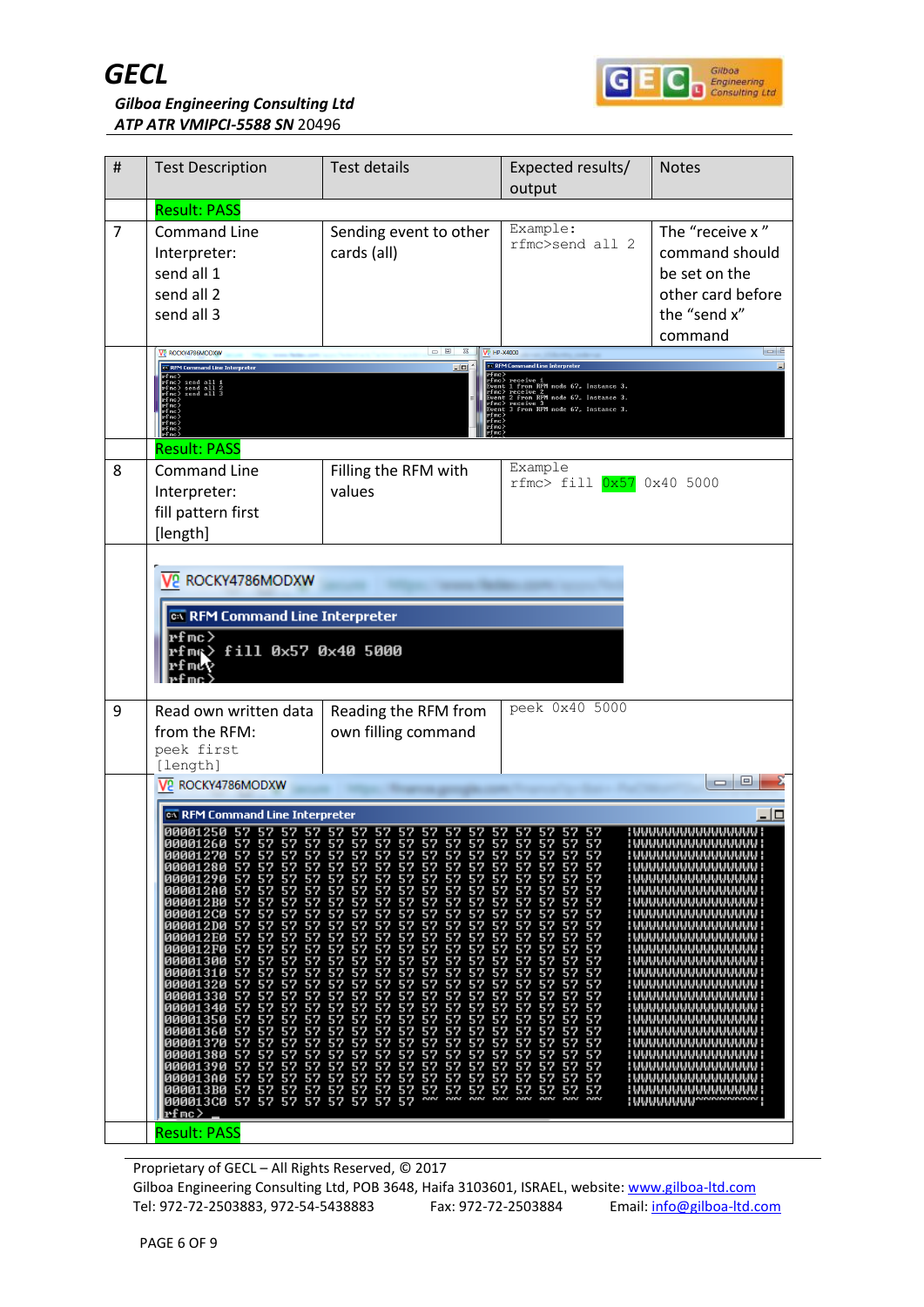



| #  | <b>Test Description</b>                                                                                                                          | <b>Test details</b>                           | Expected results/<br>output                                                                                                                                                                                   | <b>Notes</b> |
|----|--------------------------------------------------------------------------------------------------------------------------------------------------|-----------------------------------------------|---------------------------------------------------------------------------------------------------------------------------------------------------------------------------------------------------------------|--------------|
| 10 | Checking that that the<br>data was transmitted<br>to the other card RFM:<br>The other card<br>perform PEEK<br>command:<br>peek first<br>[length] | Checking that the RFM<br>was transmitted.     | peek 0x40 5010<br>in this case you will see that<br>the last 10 bytes (block length<br>of 5010 was requested) are<br>different and not override by<br>the pervious Fill command.                              |              |
|    | V2 ROCKY4786MODXW<br><b>REM Command Line Interprete</b>                                                                                          | P HP-X4000<br>- 미                             | Co RFM Command Line Interprete                                                                                                                                                                                |              |
|    |                                                                                                                                                  |                                               |                                                                                                                                                                                                               |              |
|    | <b>Result: PASS</b>                                                                                                                              |                                               |                                                                                                                                                                                                               |              |
| 11 | Checking the RFM                                                                                                                                 | Checking the RX                               | Other card filling the RFM:<br>Fill 0x68 0x40 256                                                                                                                                                             |              |
|    | block transmitted by<br>other cards:<br>peek first<br>[length]                                                                                   | channel, receiving RFM<br>for different card. | Own card:<br>PEEK 0x40 270                                                                                                                                                                                    |              |
|    |                                                                                                                                                  |                                               | in this case you will see that<br>the last 14 bytes (block length<br>of 270 was requested) are<br>different (value of 0x57 from<br>previous fill command) and not<br>override by the current Fill<br>command. |              |
|    | V2 ROCKY4786MODXW<br>RFM Command Line Interpreter                                                                                                | $\overline{P}$ HP-X4000<br>- 미                | ov RFM Command Line Interprete                                                                                                                                                                                |              |
|    |                                                                                                                                                  |                                               | fill 0x68 0x40 256                                                                                                                                                                                            |              |
|    | <b>Result: PASS</b>                                                                                                                              |                                               |                                                                                                                                                                                                               |              |
| 12 | Maximum memory                                                                                                                                   | Ask for PEEK more                             | The memory range address is:<br>0 to 262143                                                                                                                                                                   |              |
|    | size:<br>256Kbyte                                                                                                                                | than 256Mbyte.                                | If block of more than 256Kbyte                                                                                                                                                                                |              |
|    | (note: the VMIPCI-                                                                                                                               |                                               | is requested, the response is                                                                                                                                                                                 |              |
|    | 5587A that were                                                                                                                                  |                                               | the address range:<br>Valid offsets are 0262143                                                                                                                                                               |              |
|    | tested was 4Mbyte)                                                                                                                               |                                               |                                                                                                                                                                                                               |              |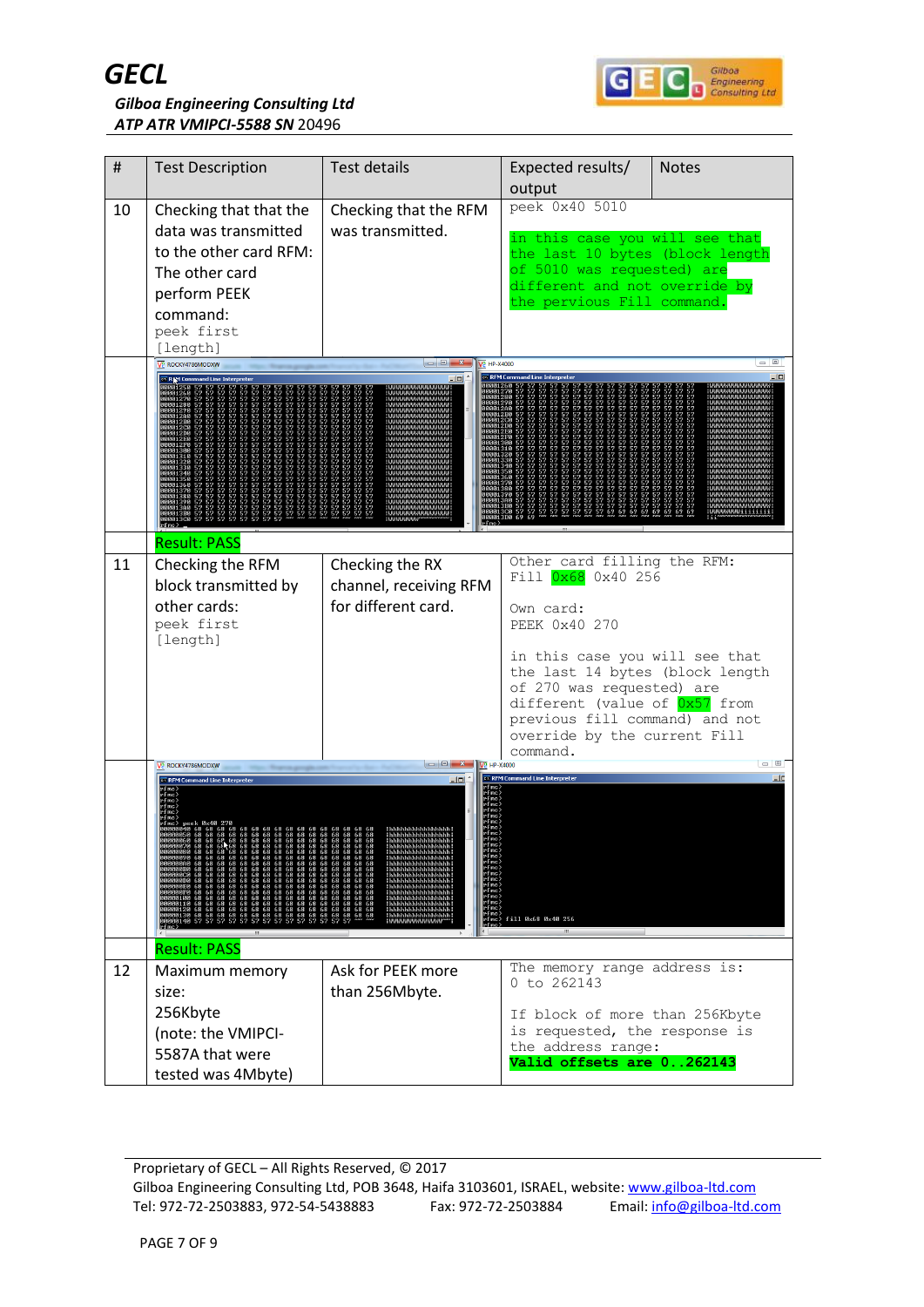



*Gilboa Engineering Consulting Ltd ATP ATR VMIPCI-5588 SN* 20496

| Test details<br>Expected results/<br>#<br><b>Test Description</b><br><b>Notes</b><br>output                                                                                                                                                                                                                                       |                                                                                                                                 |  |  |  |
|-----------------------------------------------------------------------------------------------------------------------------------------------------------------------------------------------------------------------------------------------------------------------------------------------------------------------------------|---------------------------------------------------------------------------------------------------------------------------------|--|--|--|
| V2 ROCKY4786MODXW                                                                                                                                                                                                                                                                                                                 | $\begin{array}{c c c c c} \hline \multicolumn{3}{c }{\textbf{0}} & \multicolumn{3}{c }{\textbf{0}} \end{array}$<br>$\mathbf{x}$ |  |  |  |
| on RFM Command Line Interpreter                                                                                                                                                                                                                                                                                                   | 그미                                                                                                                              |  |  |  |
| rfmc><br>rfmc><br>rfmc> fill 0x55 0x40 5000000<br>IS OFFSET AND LENGTH WILL EXCEED THE LAST UALID MEMORY OFFSET!<br>rfmc> peek 0x40 5000000<br>Valid offsets are 0262143.<br>rfmc><br>rfnc><br>rfmc><br>rfmc)<br>rfmc)<br>rfmc><br>rfmc)<br>∙fmc>                                                                                 |                                                                                                                                 |  |  |  |
| <b>Result: PASS</b><br>Verifying correctness of the Entire memory block.                                                                                                                                                                                                                                                          |                                                                                                                                 |  |  |  |
|                                                                                                                                                                                                                                                                                                                                   |                                                                                                                                 |  |  |  |
| VMIPCI-5588 Memory size: 256K = 262143.                                                                                                                                                                                                                                                                                           |                                                                                                                                 |  |  |  |
| Allowed length = $262143 - 64 + 1 = 262080$                                                                                                                                                                                                                                                                                       |                                                                                                                                 |  |  |  |
| Filling the entire memory block<br><b>Command Line</b><br>Filling the RFM with<br>13<br>with known value                                                                                                                                                                                                                          |                                                                                                                                 |  |  |  |
| values to the<br>Interpreter:<br>rfmc> fill 0x78 0x40 262080                                                                                                                                                                                                                                                                      |                                                                                                                                 |  |  |  |
| fill pattern first<br>maximum memory<br>Filling the entire memory block<br>[length]<br>block size                                                                                                                                                                                                                                 |                                                                                                                                 |  |  |  |
| but without the last cell, with                                                                                                                                                                                                                                                                                                   |                                                                                                                                 |  |  |  |
| known value<br>rfmc> fill 0x83 0x40 262079                                                                                                                                                                                                                                                                                        |                                                                                                                                 |  |  |  |
| Example<br><b>Command Line</b><br>14<br>Compare the contents<br>$rfmc$ verify $0x83$ 0x40 262079<br>of an RFM block<br>Interpreter:<br>Verify [length]<br>against a specified<br>value.                                                                                                                                           |                                                                                                                                 |  |  |  |
| V2 ROCKY4786MODXW                                                                                                                                                                                                                                                                                                                 | 回<br>$-1$                                                                                                                       |  |  |  |
|                                                                                                                                                                                                                                                                                                                                   |                                                                                                                                 |  |  |  |
| ox RFM Command Line Interpreter<br>rfmc><br>rfmc)<br>∙f mc<br>·fmc><br>rfnc><br>•fmc><br>rfmc><br>rfmc><br>rfmc><br>rfmc><br>rfmc><br>rfmc><br>rfmc><br>rfmc><br>rfmc><br>rfmc><br>rfmc> fill 0x78 0x40 262080<br>rfmc> fill 0x83 0x40 262079<br>rfmc> verify 0x83 0x40 262079<br>rfmc><br>rfmc><br>.քար չ<br><b>Result: PASS</b> |                                                                                                                                 |  |  |  |
| Example                                                                                                                                                                                                                                                                                                                           |                                                                                                                                 |  |  |  |
| 15<br>Compare the contents<br><b>Command Line</b><br>rfmc> verify $0x83$ 0x40 262080<br>of an RFM block<br>Interpreter:                                                                                                                                                                                                           |                                                                                                                                 |  |  |  |
|                                                                                                                                                                                                                                                                                                                                   |                                                                                                                                 |  |  |  |

Proprietary of GECL – All Rights Reserved, © 2017

Gilboa Engineering Consulting Ltd, POB 3648, Haifa 3103601, ISRAEL, website: [www.gilboa-ltd.com](http://www.gilboa-ltd.com/) Tel: 972-72-2503883, 972-54-5438883 Fax: 972-72-2503884 Email: [info@gilboa-ltd.com](mailto:info@gilboa-ltd.com)